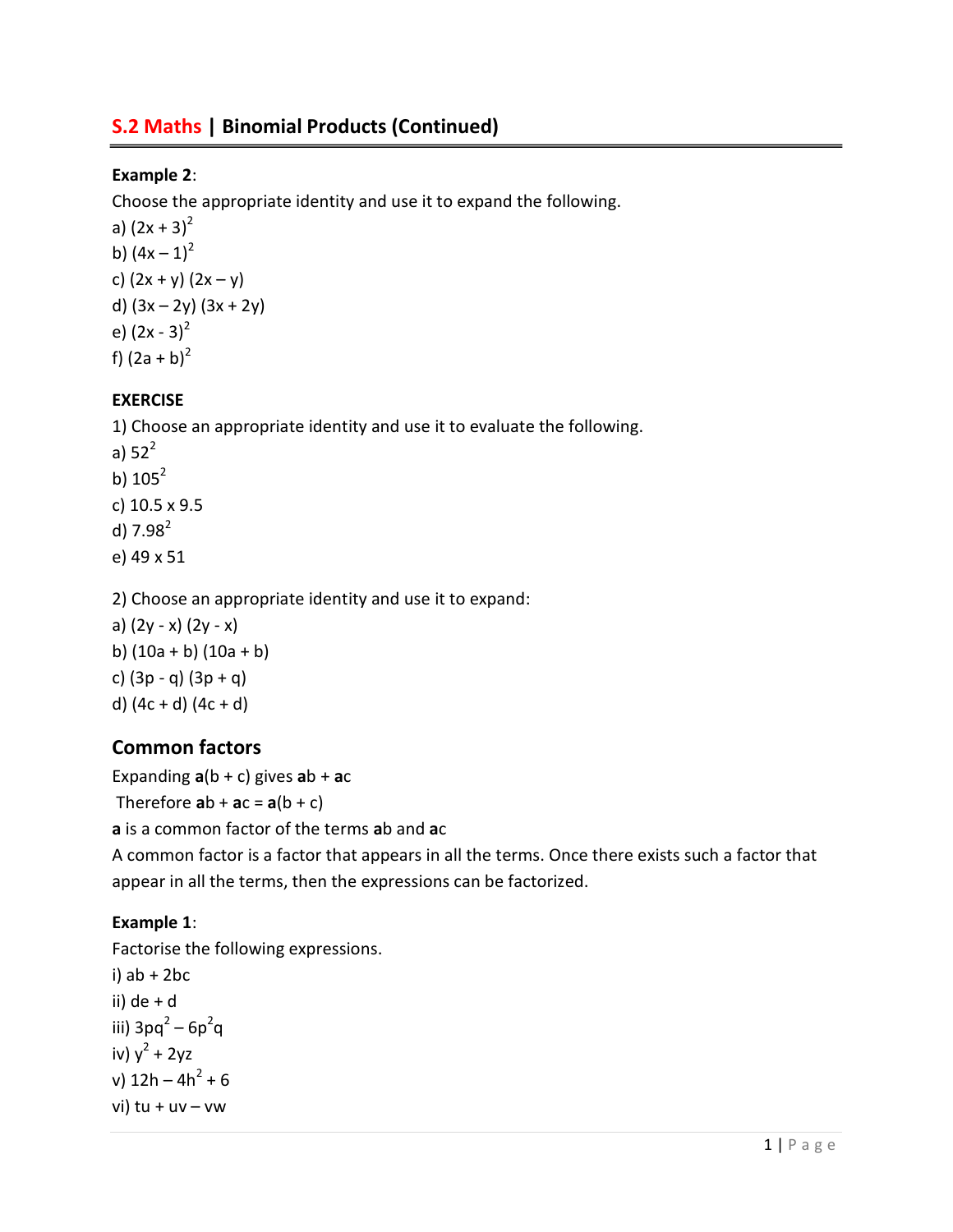#### **Solutions**

i) ab  $+ 2ac = a \times b + 2 \times a \times c$  $= a \times b + a \times 2c$ 

Both terms contain a and therefore, a is a common factor. We now introduce brackets and factorise the expressions.

Factorising is the opposite of expanding.

 $=$  ab + 2ac = a(b + 2c)

ii) de + d = **d** x e + **d** x 1 ( Note that: d = d x 1)  $= d(e + 1)$ 

iii) 
$$
3pq^2 - 6p^2q = 3 \times p \times q \times q - 2 \times 3 \times p \times p \times q
$$
  
=  $3pq \times q - 3pq \times 2p$   
=  $3pq(q-2p)$ 

iv) 
$$
y^2 + 2yz = y \times y + 2 \times y \times z
$$
  
=  $y(y + 2z)$ 

v) 
$$
12h - 4h^2 + 6 = 2 \times 6h - 2 \times 2h^2 + 2 \times 3
$$
  
=  $2(6h - 2h^2 + 3)$ 

vi) tu +  $uv - vw$ 

 Although u is a common factor in the first two terms and v of the last two, there is no factor common to all the three terms:

Therefore,  $tu + uv - vw$  cannot be factorized.

#### Example 2:

Evaluate by factorization, i) 19 x 17 + 19 x 13 ii) 2.8 x 27 – 2.8 x 15 iii) 3.5 x 1.4 + 0.9 x 0.6 – 2.6 x 1.4

Solution  
\ni) 
$$
19 \times 17 + 19 \times 13 = 19(17 + 13)
$$
  
\n $= 19 \times 30$   
\n $= 570$   
\nii)  $2.8 \times 27 - 2.8 \times 15 = 2.8(27 - 15)$   
\n $= 2.8 \times 12$   
\n $= 33.6$